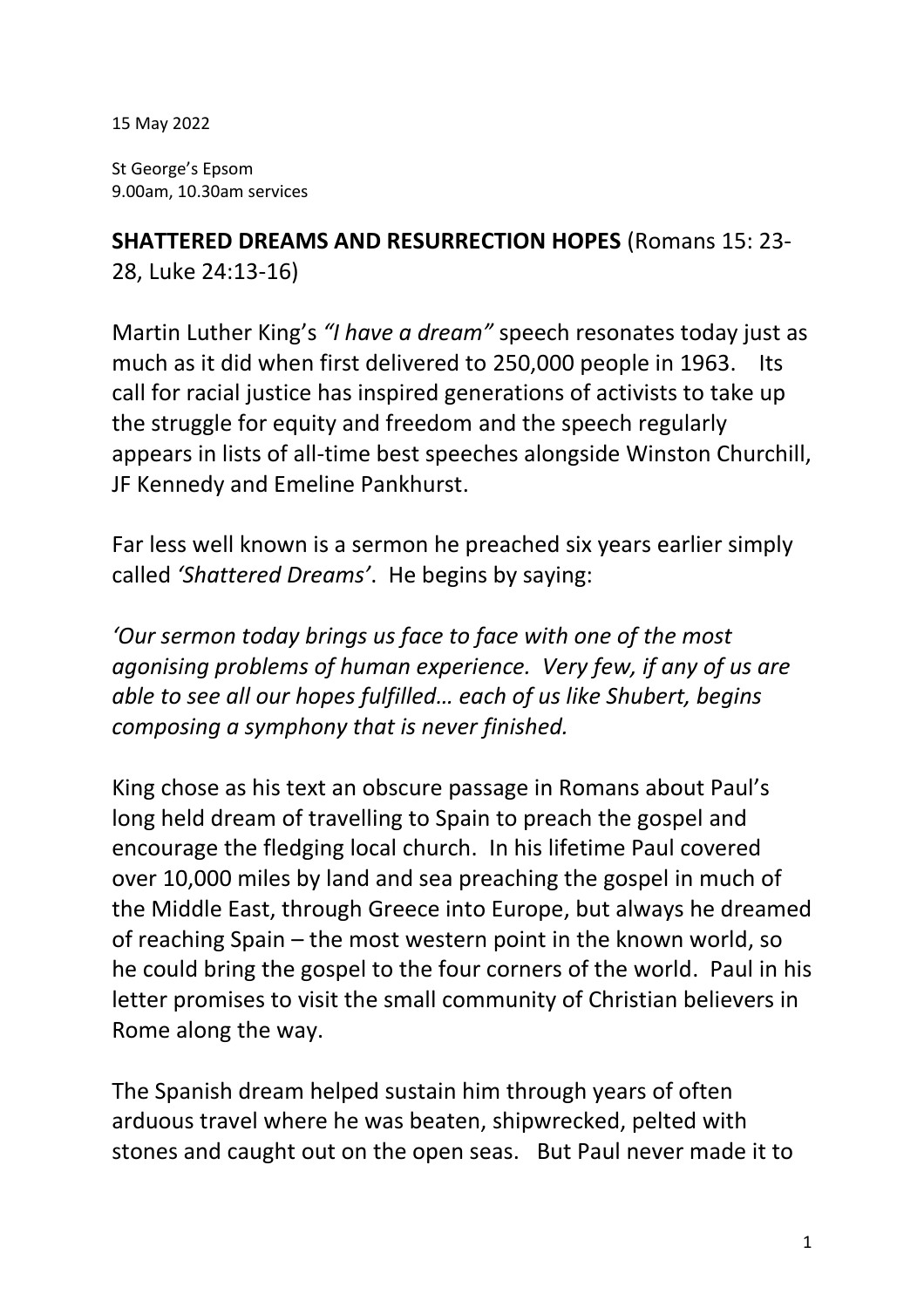Spain. He did make it to Rome, not as a free man, but in chains, where he was imprisoned, later freed, before being put to death by the Roman authorities. Never reaching Spain was not the only disappointment Paul was to face. He suffered from a long-term health complaint, quite probably a chronic eye condition. He was imprisoned and shipwrecked. He fell out with friends and companions and according to NT Wright in his magnificent book: *Paul: The Biography*, he also struggled at times with his own mental health.

## *'Who has not had to face the agony of blasted hopes and shattered dreams?' asks* MLK.

Whilst it is good to encourage our children to dream big dreams, the far more universal human story is of hopes dashes, dreams only partially fulfilled and, in many cases, completely shattered. I am not talking about selfish dreams for fame and fortune, but good dreams – to make a difference in the lives of others, to be able to raise a family, to grow old together, to reconcile with an estranged friend. These are dreams, that like Paul's desire to visit Spain, sustain and inspire us and mean we are willing to make great sacrifices to see them realised.

Well for those of us who something of King's blasted hopes and shattered dreams, imagine what it must have been like for that tight inner circle of men and women who accompanied Jesus throughout his public ministry, to see their friend Jesus dry retching on a Roman Cross, seemingly powerless to save himself. How do you make sense of that? They'd seen the miracles, been captivated by his words and deeply moved by his love. Some of them at least were just starting to believe, that incredibly, impossibly, fabulously, it might just be true - Jesus was the son of God. He was the long waited for Messiah.

But in the end, he was just another charlatan – like all the others who had claimed to be the Messiah. A fraud, well-meaning maybe,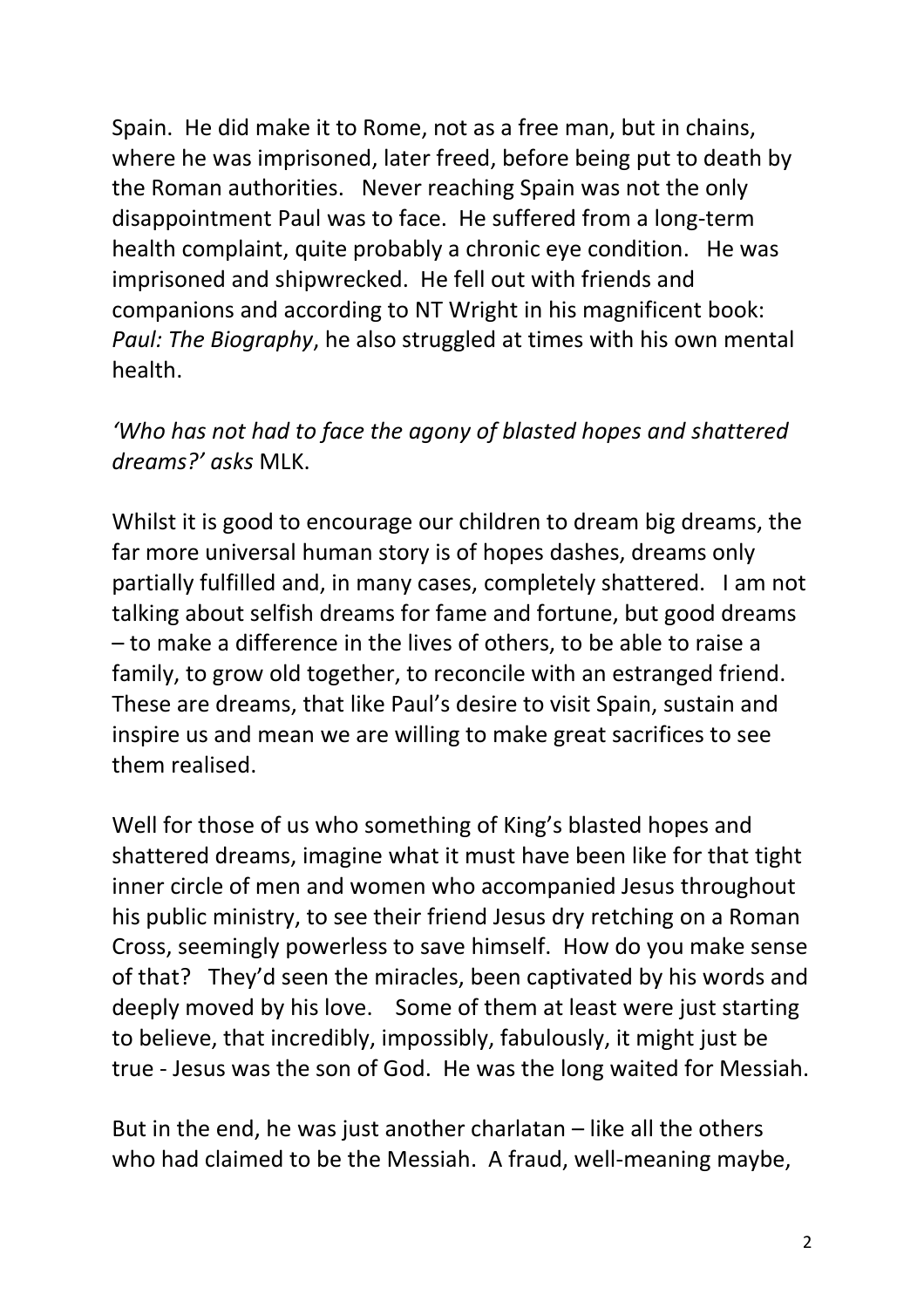but nothing more. Dead on a Roman cross. They'd all been taken in. Maybe Barabbas bar Jesus was right after all – the only way to know true freedom was through violent uprising.

So how did the disciples ease the pain of a shattered dream. Well two of them at least try to anaesthetise the pain by fleeing the scene and heading to Emmaus –away from Jerusalem, away from the other disciples and away from any reminder of the dream that had sustained them. It's such an understandable human response to want to flee the pain. Some of the other disciples hid, while Judas took his life. Only the women at least initially went to the tomb.

I want to contrast their reactions to a shattered dream with Paul who is now in a narrow celled Roman prison – any hope of visiting Spain dashed. We know how he reacts because he dictates a letter from that prison cell to the church in Philippi:

*I know what it is be in need, and I know what it is to have plenty. I have learned the secret of being content in any every situation whether well fed or hungry, whether living in plenty or in want. I can do all things through him who gives me strength.* (Phil 4:11-13)

*I have learnt to be content in all situations*. Temperamentally, I doubt this contentment came easily for Paul. He had to learn it which suggests to me a very human struggle to come to terms with disappointment.

That gives me such great hope. Like most of us, I am no stranger to broken dreams and to the heartache that follows. I might not have been shipwrecked and imprisoned but in common with many of us I have known what it is like to miss out on life's Spain through no fault of my own. Like many of us I have endured the pain of being misrepresented, motives questioned and the 2am wakeup call where your mind keeps playing over and over again "if only". I know what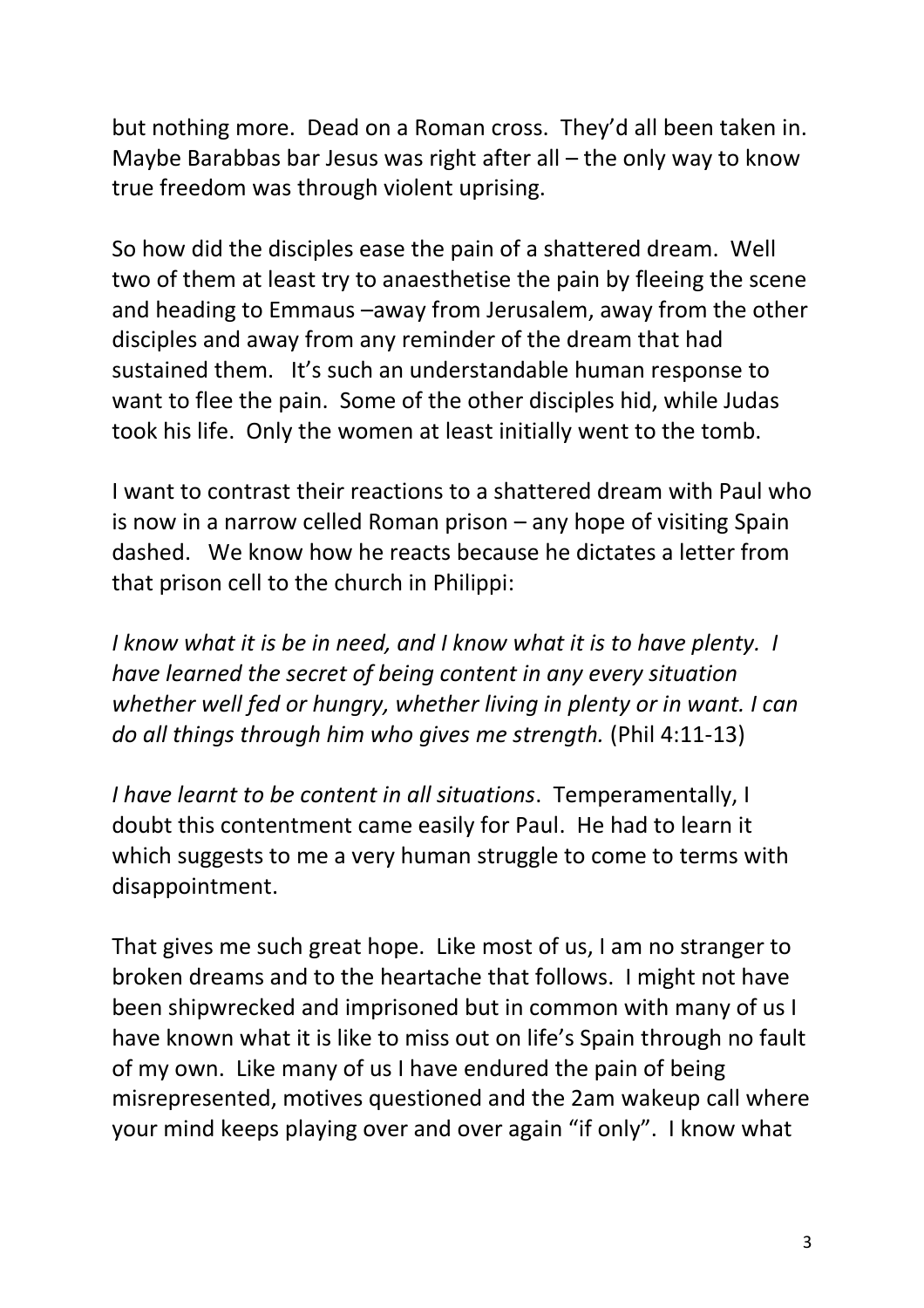it is like to watch a beautiful dream slip out of your hands and realise you are completely powerless to do anything about it.

Unlike Paul I have not yet learned to be content in all of life's disappointments, but I would like to hope I am far less likely to flee to Emmaus than I once was.

So what am I learning and how does resurrection hope sustain me in life's equivalent of Shubert's half-finished symphony? Well it is simply this:

- 1. **Never has there been a moment in history yet, or to come, when things looked bleaker than the seeming victory of the principalities and powers over the dying Jesus on the Cross.** The cackle of the devil rang out across the Universe. But even the Cross - the world's most visible symbol of a broken dream was woven by God somehow into his redemption plans for the world. That gives me such hope. God promises to weave even my disappointments, my half-finished symphonies, into his great masterplan. Even where I am the cause of my discomfort, God says trust me, I am up for this. You see there is nothing that can separate from the love of God and nothing that God can't somehow, miraculously weave into his plan for us.
- 2. **God so wants to bless us.** It is his very nature, in that sense he is almost like (with the greatest respect) an irrepressible child who is determined that they are going to have a party, and everyone is invited. He wants his face to shine upon you and give you peace. The thing I am learning is that the pathway to blessing is more often through my wounds and disappointments than it is through my triumphs.
- 3. **I am learning to let go of the dream at the same time as holding fast to the deeper dream.** Let me explain. Recall the two disciples who fled Jerusalem for Emmaus and how Jesus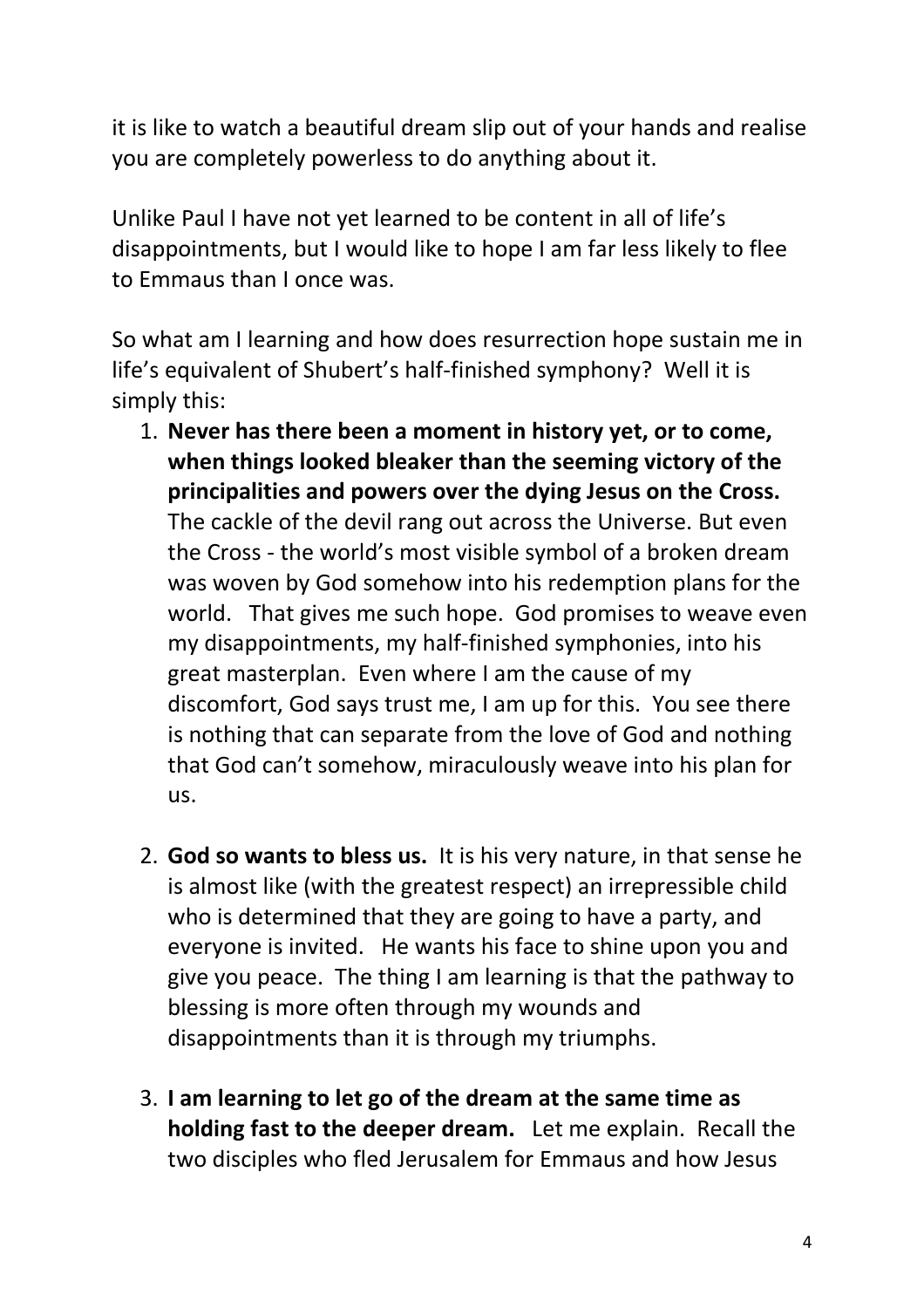joins them, yet they were kept from recognising him, even though he was walking right beside them. Was that some kind of conjurors trick? I think there is a much simpler answer. They did not recognise him because they did not expect to see him. How often has that been our experience? We hold so tightly to our dreams and our expectation of how they will be fulfilled that we fail to see the dream is being realised right before us, but in ways we did not expect. Never did those two disciples imagine that the Saviour of the World's death on a cross was just the start and that it would provide the bridge that will ultimately complete God's still unfinished symphony. In my own case it's taken me a very long time to realise that God is richly realising my dreams in ways which are both delightful and wonderfully bespoke, but I am among the last to realise this. Why? Because I have invested so much into my particular version of that dream. "I keep myself from recognising him." So how does that show up in my life? Well, I am still learning to be content, got a way to go, but increasingly my prayers are simply "Your will be done" whereas once I would have wanted to give God some helpful guidance along the way.

- 4. **The redemption of a shattered dream always involves a deeply personal encounter with Jesus**, even if you are not always aware of it. I do not think there is any other way. In the case of Paul, it was a dramatic revelation on a Damascan road. In the case of our two disciples a slow revelation that involved companionship, the reading of Scripture, conversation and the breaking of bread.
- 5. **We choose our posture.** Faced with heartache we often retreat into cynicism or a religious fatalism. We build the protective walls so we will not be so hurt again, but the hope of the resurrection is that we allow our wounds (which remember Jesus retained in his resurrection body) to become our greatest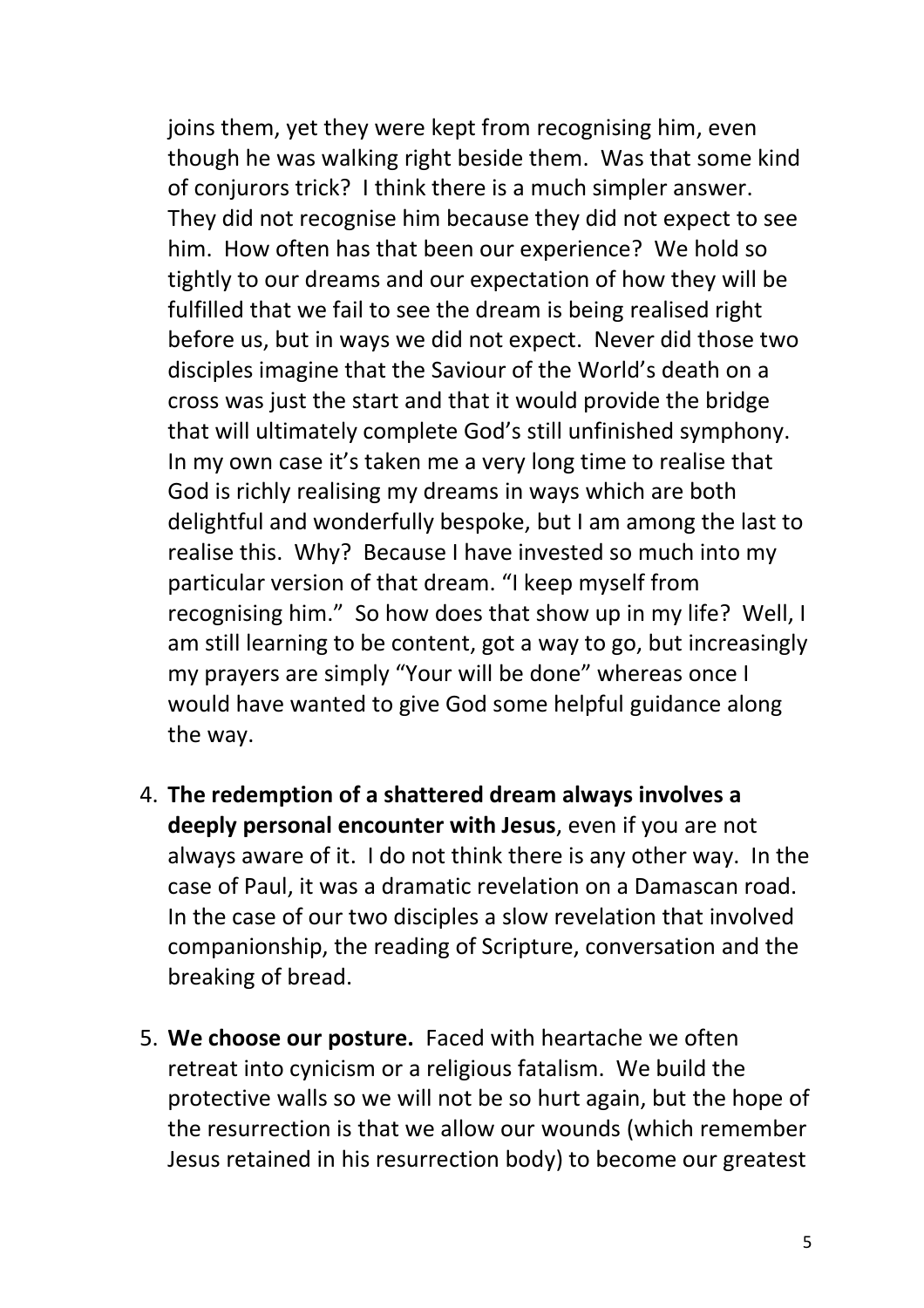testimony to the love of God. It is through our wounds and our dashed hopes that we can be set free. Like Paul we learn to be content. We get to choose our posture, whether to be the victim, whether to retreat into a spiritualised fatalism – "It was never meant to be" or an ice-cold cynicism. Even though the wounds are still visible on our body, we can choose, in the strength of the risen Christ, to pick ourselves up again, bloodied and bruised and allow our wounds to become our greatest strength.

## **Conclusion**

In reality, many of our good dreams will not be fulfilled in our lifetime – the gospel did reach Spain but not through Paul. You see our resurrection hope – it precedes and extends well beyond our earthly days, because we are artisans not architects. We labour to build the house of God, brick by brick adding to that which has gone before and allowing for God's grace to enter in and to do the rest.

Paul never made it to Spain – to the four corners of the world. Instead, he was confined within the four narrow walls of a prison cell. And yet it was out of that shattering disappointment and confinement that Paul dictated his prison letters which shaped our theology, inspired Martin Luther King and others, and continues to sustain us to this day …and reach to the four corners of the world.

So let me ask you. What is your equivalent of Paul's Spain – that dream you know lies shattered? What is that half completed symphony that you are realising will not be completed in your lifetime?

Well take it to the Cross – that seeming symbol of defeat. Take that disappointment and heartache and lay it once and for all at the foot of the cross… and leave it there. Allow God's grace and infinite